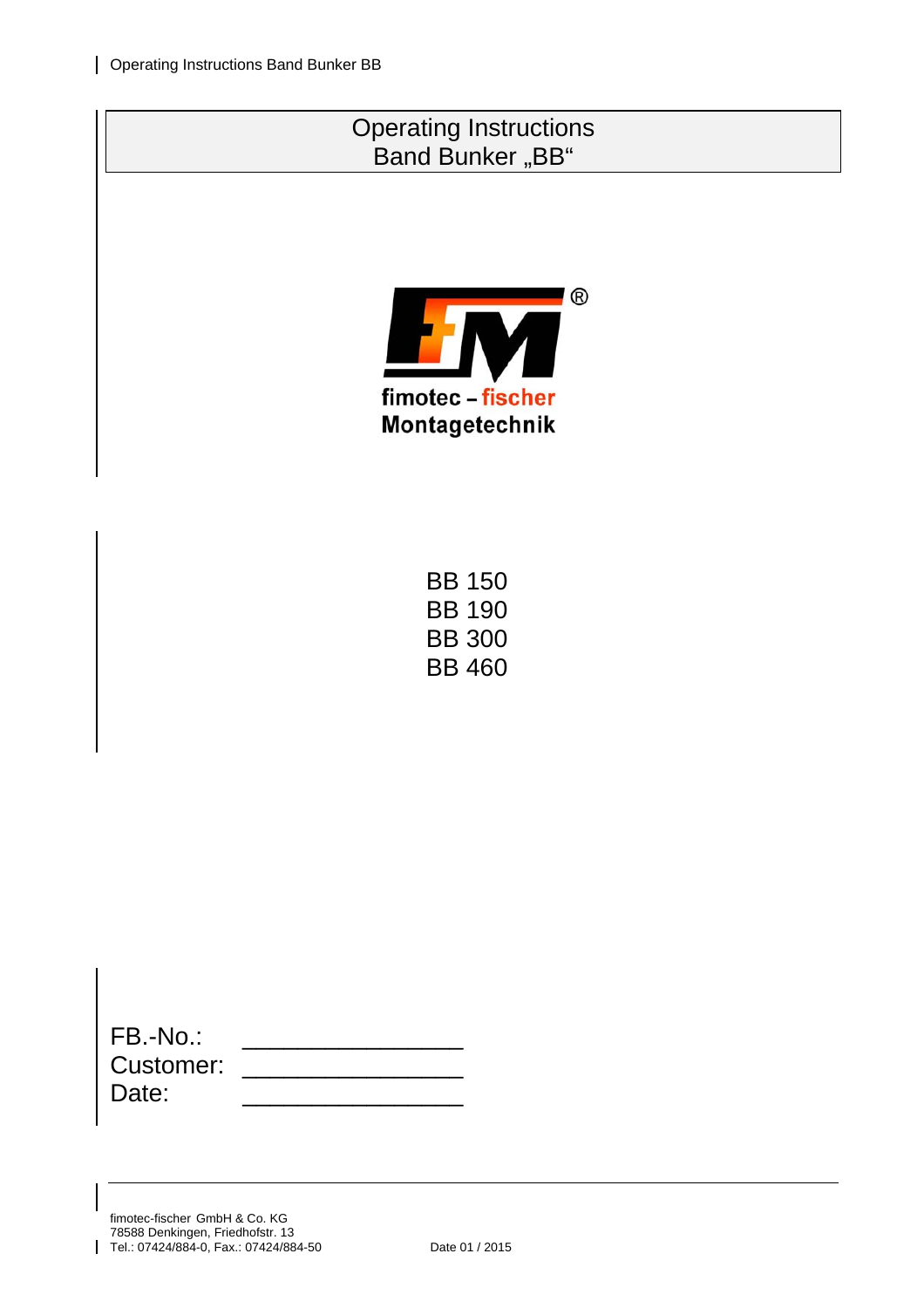Operating Instructions Band Bunker BB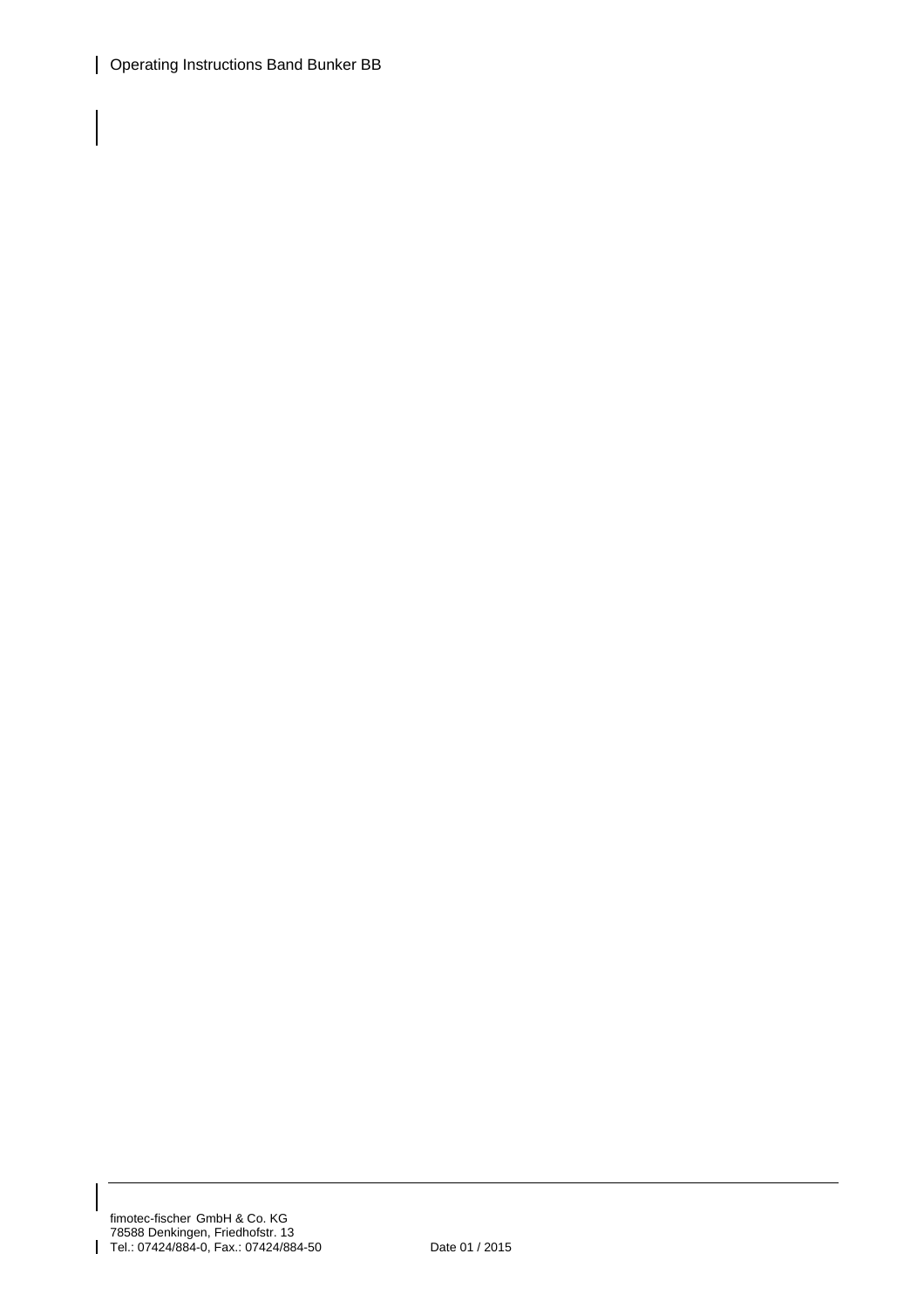### **Contents**

| 1. Safety Instructions        | Page                |
|-------------------------------|---------------------|
| 1.1 General                   | 1                   |
| 1.2 Danger from the machine   | $\overline{2}$      |
| 1.3 Noise emission            | $\overline{2}$      |
| 1.4 Authorized applications   | $\overline{2}$      |
| 1.5 Take special care         | $\overline{2}$      |
| 2. Transport and Storage      |                     |
| 2.1 Transporting              | 3                   |
| 2.2 Storing                   | 3                   |
|                               |                     |
| 3. Installing and Starting up |                     |
| 3.1 Installing                | 4                   |
| 3.2 Starting up               | 4                   |
|                               |                     |
| 4. Technical Data             |                     |
| 4.1 Motor                     | 5                   |
| 4.2 Dimensions                | 5                   |
|                               |                     |
| 5. Description of Machine     |                     |
| 5.1 Construction              | 6                   |
| 5.2 Side view                 | 6                   |
| 5.3 Method of operation       | 6                   |
|                               |                     |
| 6. Maintenance                |                     |
| 6.1 General                   | $\overline{7}$      |
| 6.2 Container                 | $\overline{7}$      |
| 6.3 Conveyor belt             | $\overline{7}$<br>7 |
| 6.4 Conveyor band motor       |                     |
| 7. Replacing a Belt           | $8 - 9$             |
|                               |                     |
|                               |                     |
| 8. Malfunctioning             | $10 - 11$           |
| 9. Accessories                |                     |
| 11.1 Mechanical accessories   | 12                  |
| 11.2 Electronic accessories   | 12                  |
|                               |                     |
| 10. Spare Parts               | 13                  |
|                               |                     |
|                               |                     |
| Declaration of incorporation  | 14                  |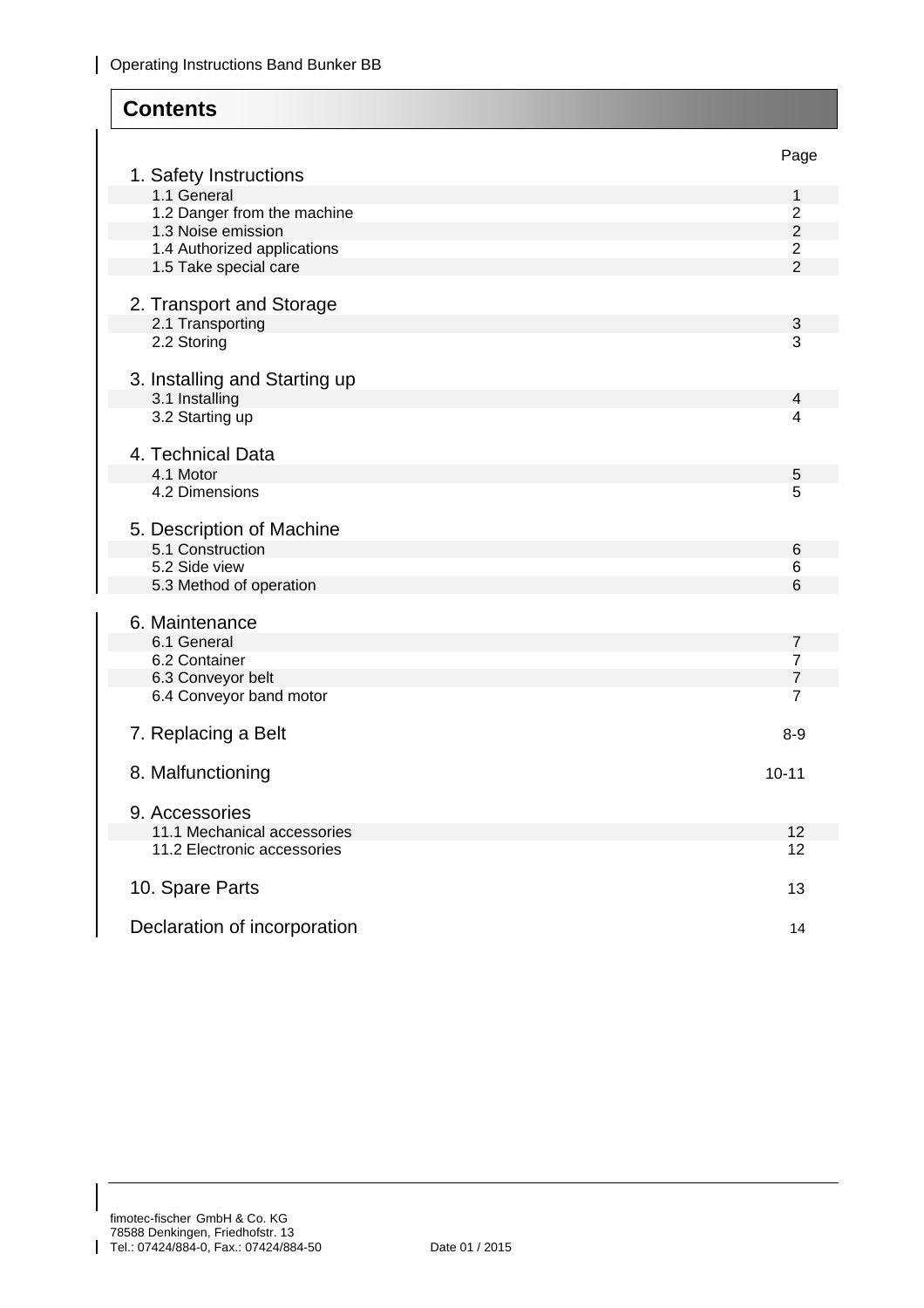### **1. Safety Instructions**

#### **1.1 General**

This section contains information necessary for the correct use of the products described. It is directed at technically qualified personnel.

Qualified personnel are persons who on account of their education, experience and training as well as their knowledge of appropriate norms, regulations, rules concerning accident prevention and conditions prevailing at the place of work who have been authorized by those responsible for the safety of the equipment to carry out the particular operation required and thereby are able to recognize and avoid possible dangers (definition from IEC 364 of skilled personnel).



#### *ATTENTION!*

Nonobservance can lead to personal injury or material damage to the device.



#### *WARNING!*

Dangerous voltage. Nonobservance can lead to death or serious bodily injury.



*NOTE!*  Here, tips for use and important information about how to work with the device are given.

Before assembling or dismantling disconnect the power supply.

Observe accident prevention and safety regulations relating to specific operations.

Before bringing into operation check that the local power supply matches the machine´s rated voltage. The EMERGENCY OFF mechanism must be active in all operating modes. Releasing the EMERGENCY OFF mechanism must not cause an uncontrolled re-start.

The guard equipment that is fitted must not be removed.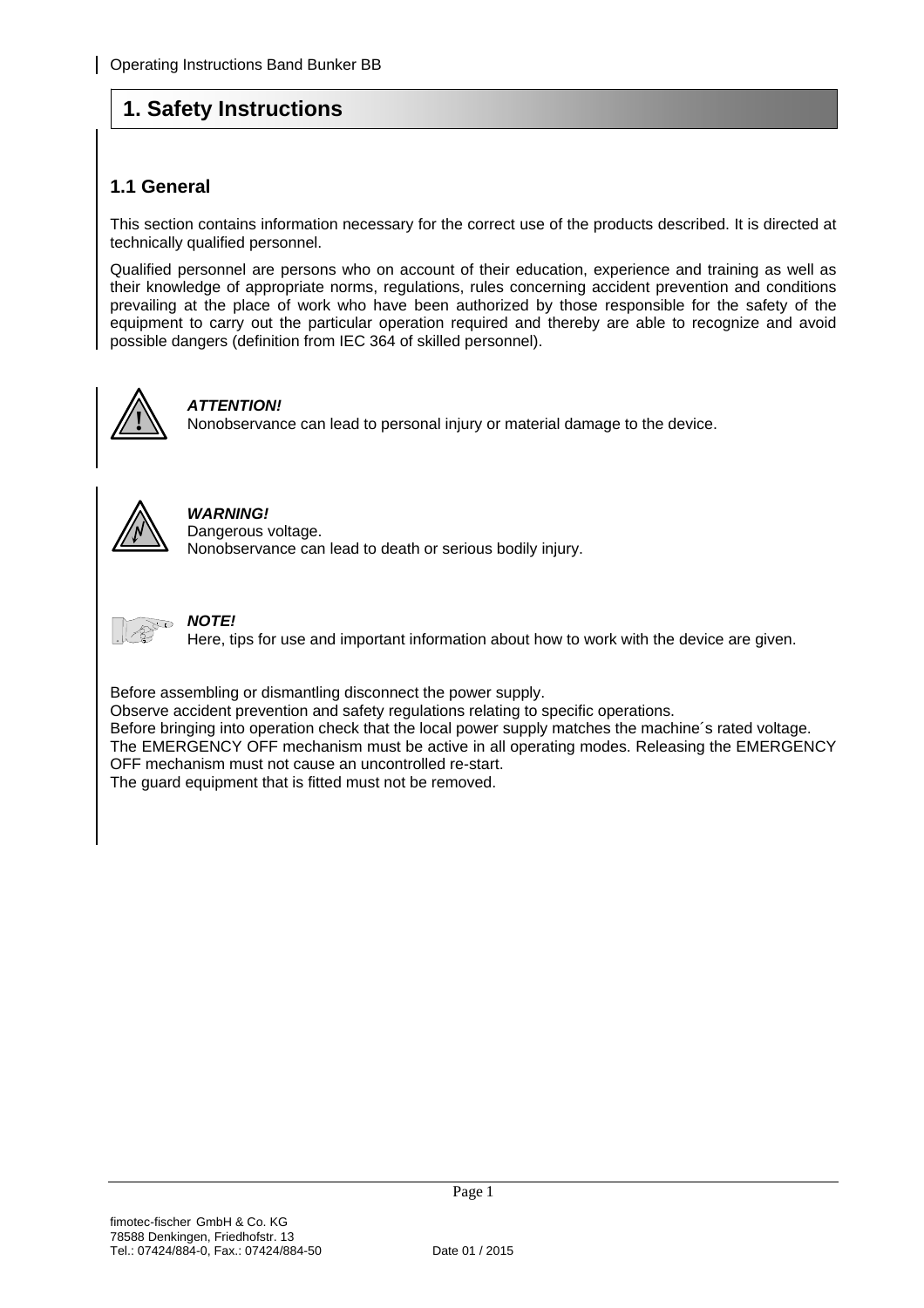### **1. Safety Instructions**

#### **1.2 Danger from the machine**

Mechanics:

Because the conveyor belt rotates, parts of the body or parts of clothing can be drawn in.

Electronics:

If the electrical equipment is in good working order, no danger may be expected.

#### **1.3 Noise emission**

The noise level of the band bunker when running unloaded reaches a maximum of 75 dB(A). This level can be exceeded when the band bunker is in operation, depending on the type and constitution of the bulk material being conveyed.

If the noise exceeds the permitted level, suitable noise protection measures must be taken.

### **1.4 Authorized applications**

The band bunker unit must not be used in explosive areas! The BB is designed to bunker bulk material and to proportion it when required.



#### *ATTENTION!*

Improper use can lead to damage to the unit.

#### **1.5 Take special care**

Whatever the size of the container, the band bunker is designed for a maximum loading of 100 kg. On no account may the capacity of the band bunker be exceeded.



#### *ATTENTION!*

If the figures for maximum loading are exceeded, damage could be caused to the unit.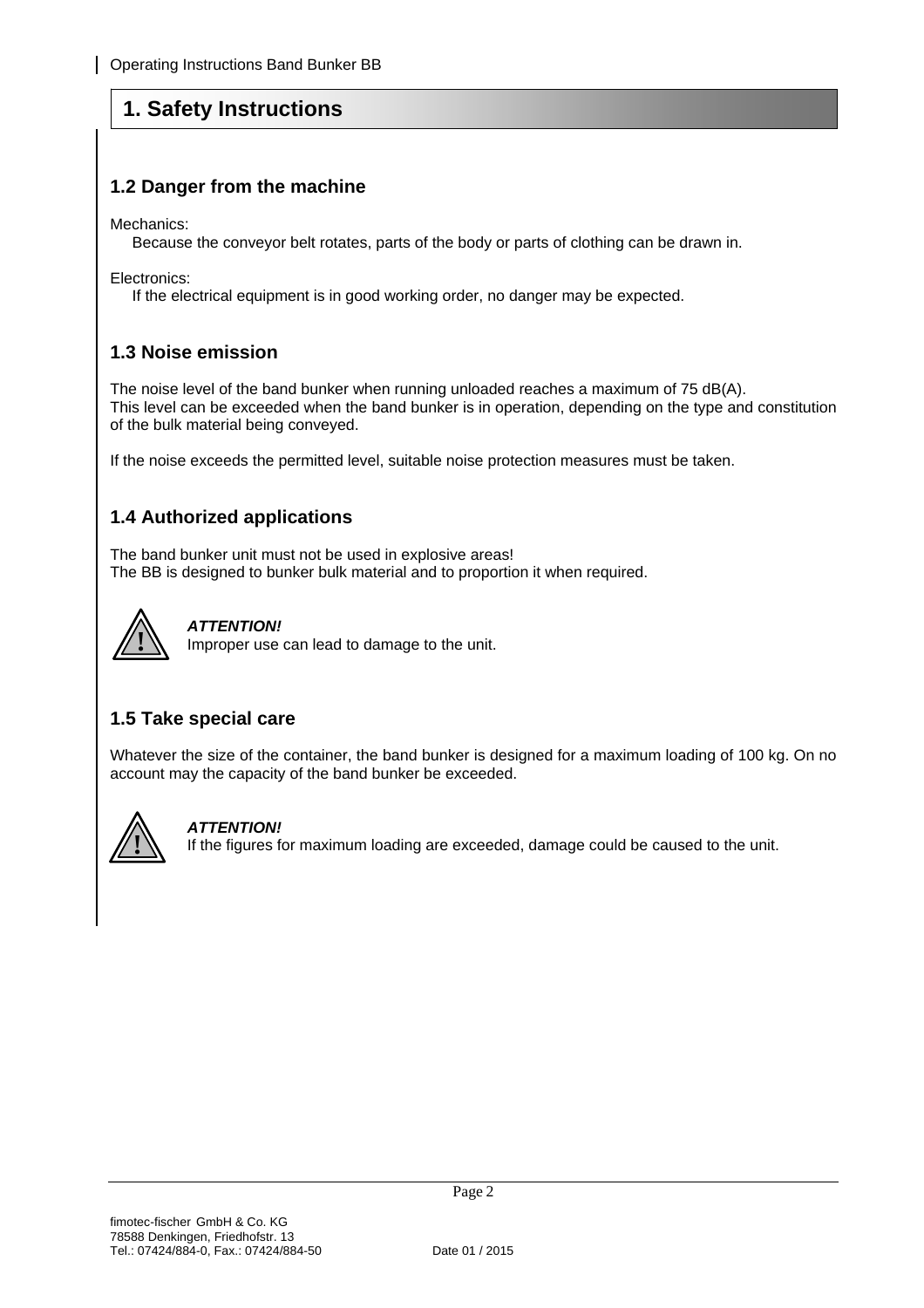### **2. Transport and Storage**

#### **2.1 Transport**

For transporting, the band bunker is placed in the crate / on the pallet with the container underneath.

The band bunker should be carried within the building where it is to operate, on a trolly or similar vehicle. In order to avoid damage to the band bunker by it falling, we recommend that it be carried with the container underneath, as on original delivery.

Always take care when transporting that the light barriers (bunker level control accessory) mounted on the side of the container are not damaged.



*NOTE:* 

Never carry the band bunker by the drive motor.



#### *ATTENTION!*

Failure to observe these directions can lead to the machine being damaged.

#### **2.2 Storage**

If the band bunker is stored for a long period of time it must be protected from damp and aggressive agents. Excessive variations in temperature should be avoided.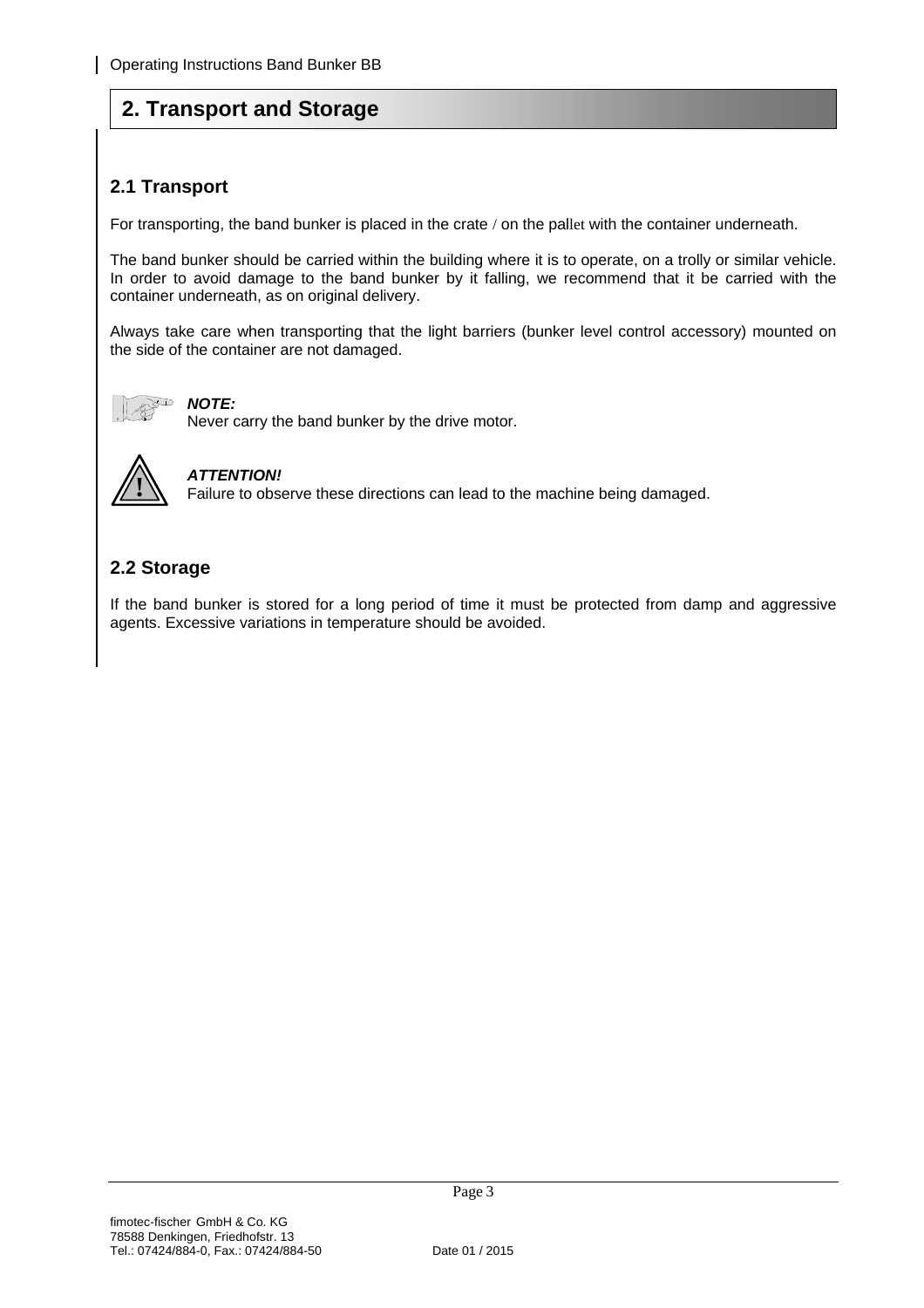### **3. Installing and Starting up**

The band bunker unit must be mounted on a stabile foundation. The permissible ambient temperature (0°C to 40 C) and relative humidity (15% to 95%) must be observed. Strong magnetic fields in the proximity of the machine can lead to malfunctioning.

#### **3.1 Installing**

To install the band bunker, proceed as follows:

- 1. Screw the upper part of the stand and the lower part of the band bunker together.
- 2. Adjust the band bunker to the discharge device. For this step, secure the band bunker against falling.
- 3. Mark on the foundation the position of the fixing boreholes on the underside of the stand.
- 4. Cut the necessary threads (M8) at the positions marked on the foundation).
- 5. Screw the lower part of the stand to the foundation.
- 6. Set the inclination of the chute to 25° 30°.
- 7. Attach the level detector (pendulum initiator) having regard to the direction of movement of the discharge device (for example, oscillating rotary conveyor) and the desired capacity in a proper position.

#### **3.2 Starting up**

After the band bunker unit has been set up at the place where it is to be operated, it can be supplied with electrical power.

Proceed as follows:

- 1. Check the band bunker connecting values against the supply voltage available.
- 2. Connect the bunker control to the mains supply with a lead and earthed plug.

Connecting values for band bunker BB:

| voltage:     | 230 V |
|--------------|-------|
| frequency:   | 50 Hz |
| consumption: | 0.3 A |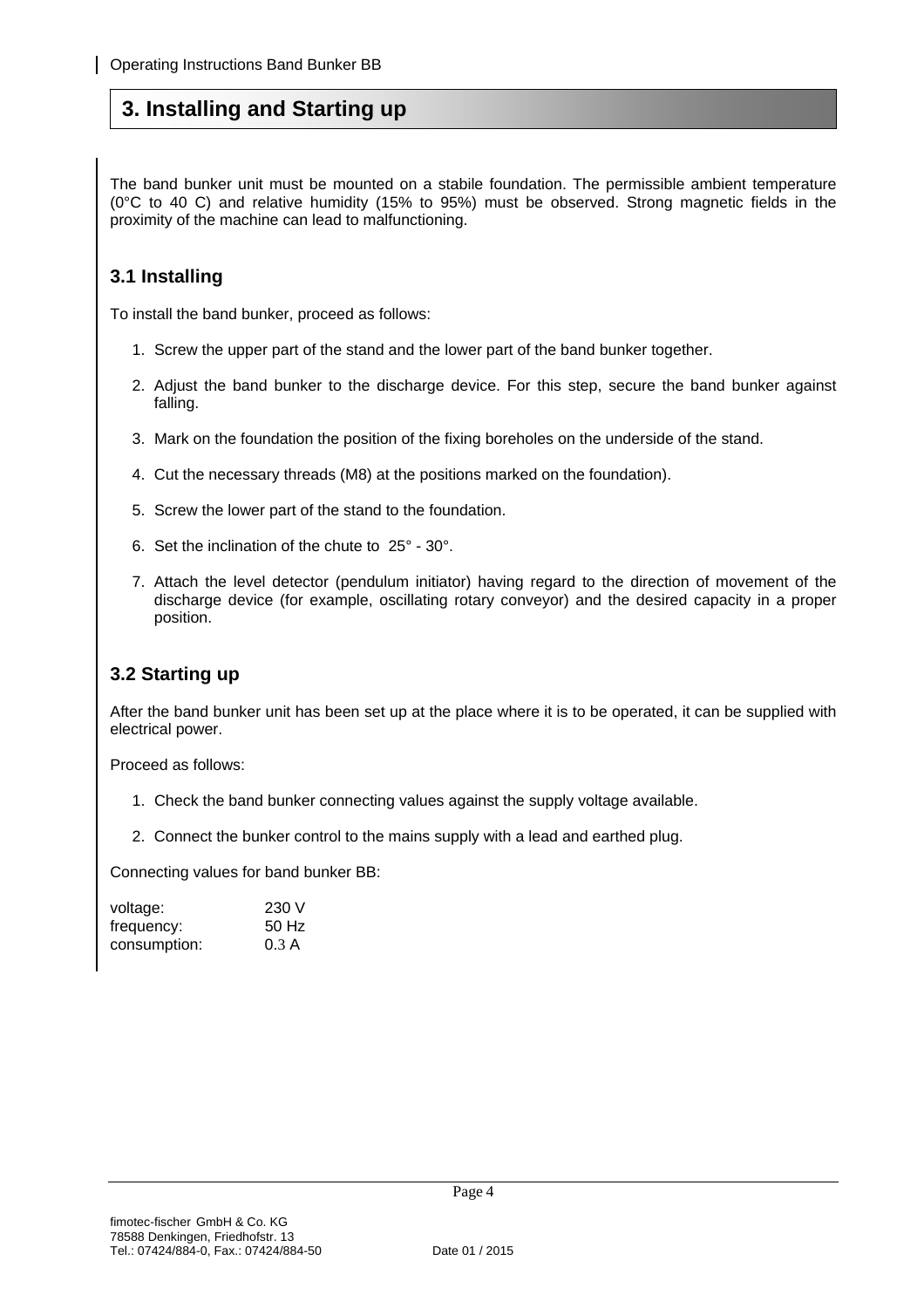### **4. Technical Data**

### **4.1 Motor**

| model             |       | 8IDGE-25G (M) / 8GBD180BMH (G) |
|-------------------|-------|--------------------------------|
| voltage           | IV.   | 230                            |
| frequency         | [Hz]  | 50                             |
| output            | [W]   | 25                             |
| speed             | [rpm] | 1300                           |
| protective system |       | IP 54                          |
| gear transmission |       | 180:1                          |

#### **4.2 Dimensions**

| Model      | <b>Series</b>  | A    | B    | C    | D    | E    | F    | Volume | Weight    | Stand         |
|------------|----------------|------|------|------|------|------|------|--------|-----------|---------------|
|            |                | [mm] | [mm] | [mm] | [mm] | [mm] | [mm] | [It.]  | when full |               |
|            |                |      |      |      |      |      |      |        | [kg]      |               |
| BB 150-5   | 1              | 500  | 235  | 290  | 170  | 130  | 350  | 5      | 100       | <b>STB 80</b> |
| BB 150-10  | $\overline{2}$ | 590  | 385  | 310  | 275  | 130  | 365  | 10     | 100       | <b>STB 80</b> |
| BB 190-15  | 1              | 575  | 310  | 395  | 210  | 170  | 390  | 15     | 100       | <b>STB 80</b> |
| BB 190-25  | $\overline{2}$ | 660  | 455  | 410  | 355  | 170  | 425  | 25     | 100       | <b>STB 80</b> |
| BB 300-40  | 1              | 645  | 420  | 505  | 320  | 205  | 495  | 40     | 100       | <b>STB 80</b> |
| BB 300-60  | 2              | 800  | 590  | 505  | 530  | 205  | 565  | 60     | 100       | <b>STB 80</b> |
| BB 460-80  |                | 935  | 585  | 545  | 485  | 365  | 660  | 80     | 100       | 2x STB 80     |
| BB 460-100 | 1              | 935  | 585  | 620  | 485  | 365  | 660  | 100    | 100       | 2x STB 80     |
| BB 460-120 | 1              | 935  | 585  | 690  | 485  | 365  | 660  | 120    | 100       | 2x STB 80     |
| BB 460-140 | 1              | 935  | 585  | 760  | 485  | 365  | 660  | 140    | 100       | 2x STB 80     |
| BB 460-170 |                | 1095 | 800  | 725  | 485  | 365  | 660  | 170    | 100       | 2x STB 80     |

#### **Series 1** Series 2





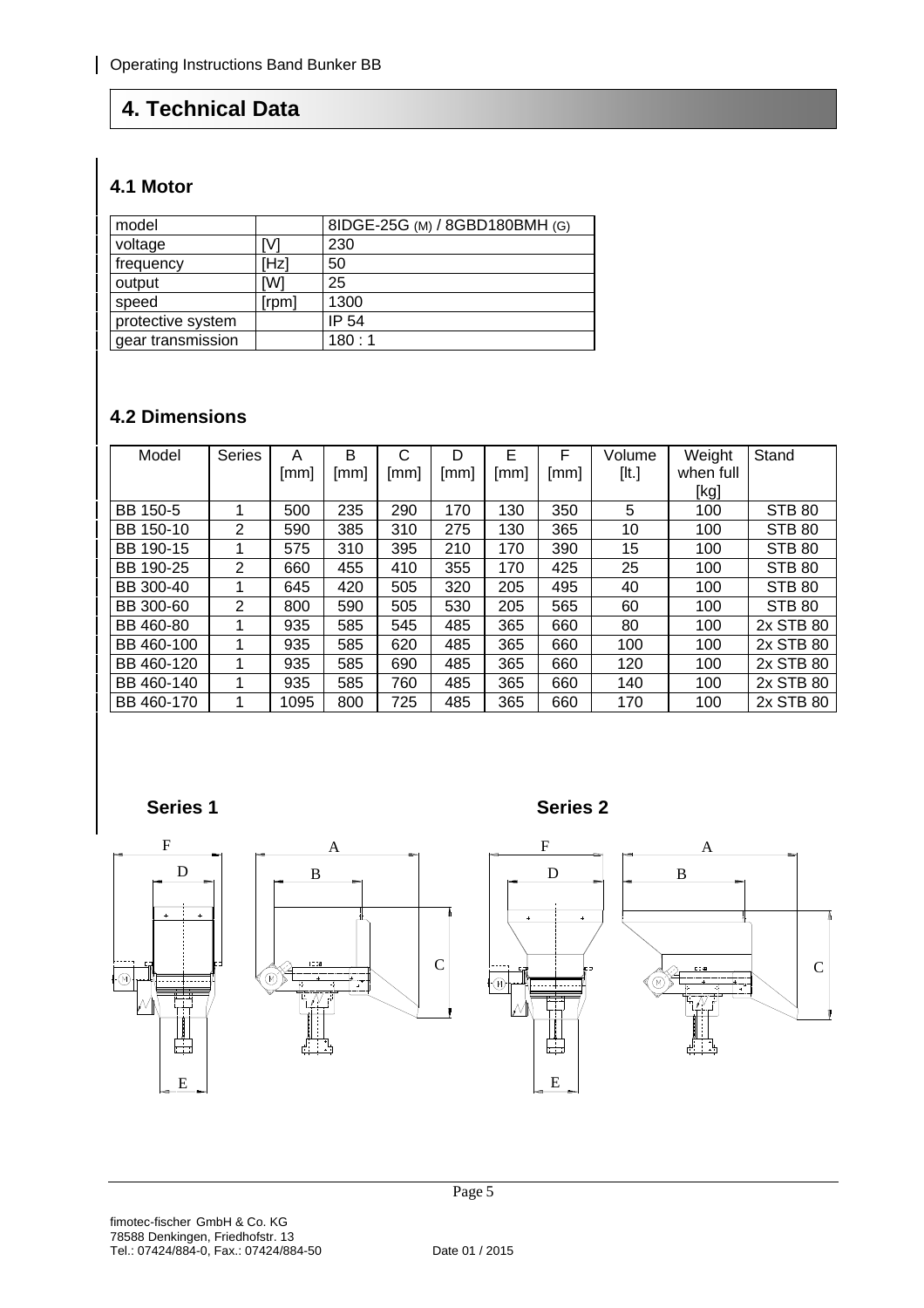### **5. Description of Machine**

#### **5.1 Construction**

The band bunker consists of the following components:

- container
- conveyor band
- chute
- (stand STB-80)
- hopper control

The band bunker can be supplied with various capacities (5, 10, 15, 25, 40, 60, 80, 100, 120, 140, 170 litre).

The container is supplied in stainless steel.

#### **5.2 Side view**



#### **5.3 Method of operation**

A level detector (pendulum initiator / optical sensor) continuously registers the level in the discharge device (for example, oscillating rotary conveyor). When a lack of parts is detected, the conveyor band transports bulk material to the discharge device. The conveyor band stops when the level detector registers that the required quantity, as pre-set when the machine was installed, has been reached in the discharge device.

If the store of material in the band bunker drops below a certain mark, this will be registered by a light barrier installed on the side of the container (see chapter 9: Accessory bunker level control) and this is shown optically or acoustically by a signal lamp.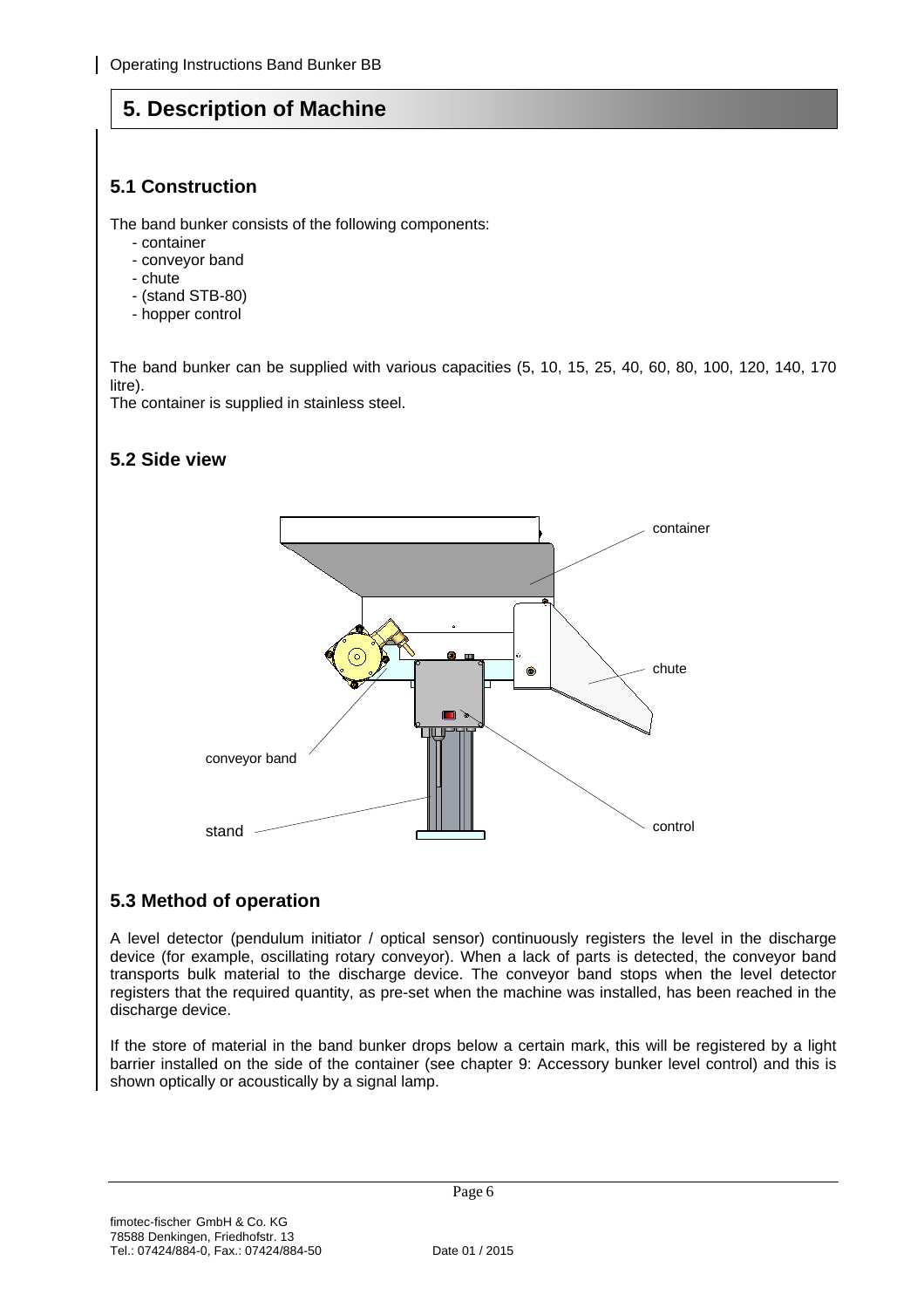### **6. Maintenance**

In order to ensure that your band bunker unit operates smoothly and reliably, we recommend that you follow the maintenance instructions given.



#### *ATTENTION!*

The unit must be disconnected from the power supply before commencing maintenance work.

#### **6.1 General**

Depending on the bulk material to be conveyed and the operating conditions, it is essential to clean the band bunker and the surrounds as and when necessary.

If the material is oily, the open construction can result in oil seeping from the container and pose a danger of slipping.

#### **6.2 Container**

Before the band bunker unit is filled each time, the two boreholes located inside the container below and to the side, should be checked and if necessary lied exposed (only when bunker level control accessory is fitted).

Any parts which have become wedged must be freed.

The container may be cleaned with a domestic glass cleaning agent and a lint-free cloth.

#### **6.3 Conveyor belt**

The conveyor´s transport belt should be checked before a shift begins to ensure that it is not damaged and has the correct tension. The procedure for changing a damaged belt and setting the correct tension is given in chapter 7.

If the conveyor belt becomes dirty it may be cleaned with a lint-free cloth.

#### **6.4 Conveyor band motor**

The motor and gears are maintenance free. The housing for the motor and gears should be cleaned as and when necessary to avoid over-heating.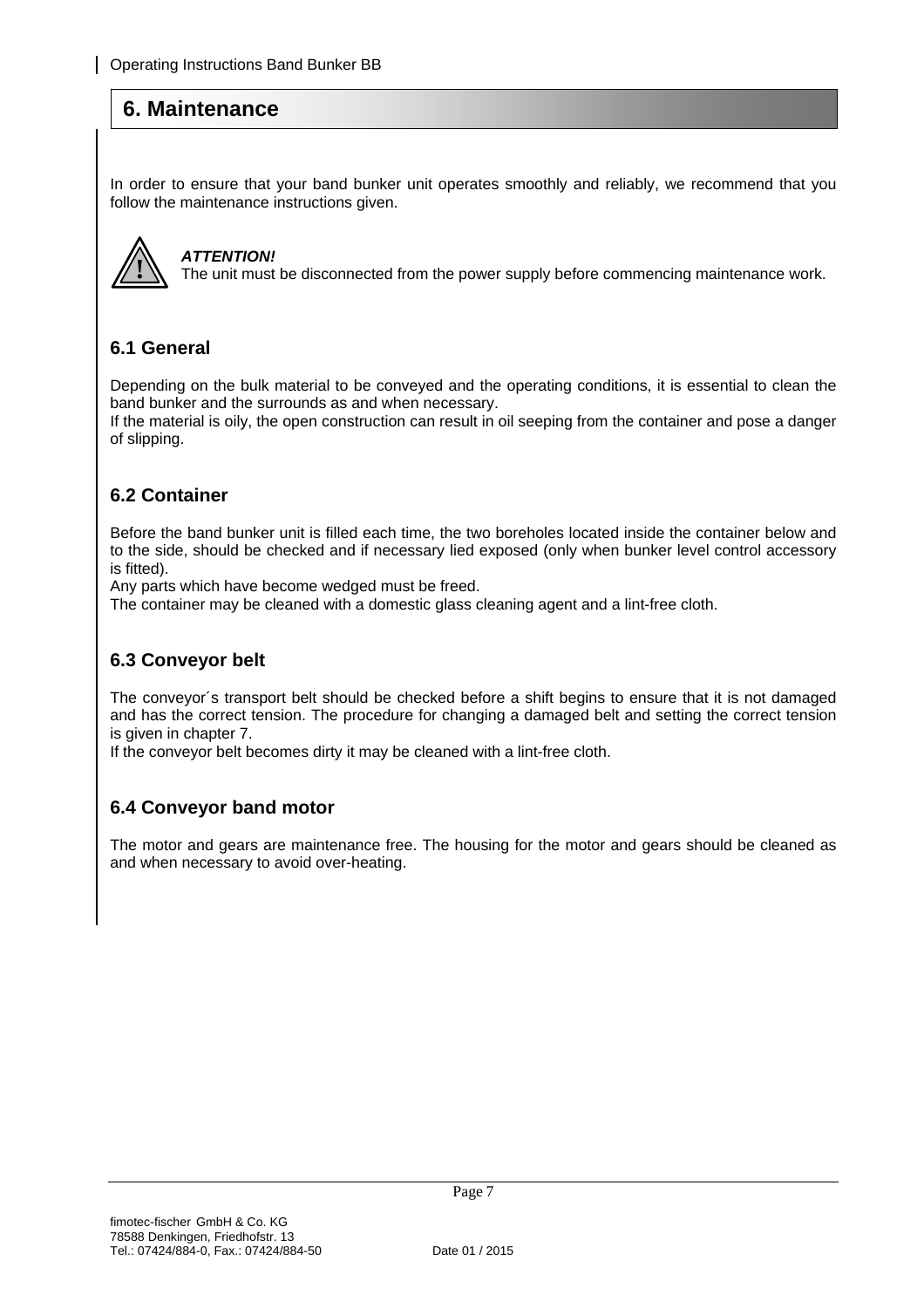### **7. Replacing a Belt**

In order to free the conveyor band, proceed as follows:

- 1. switch the bunker hopper control to OFF and pull the mains plug out.
- 2. remove all material from the container.
- 3. loosen the two cylinder screws [1] on the side of the chute and remove the chute.
- 4. remove the connecting cable [2] from the light barrier.
- 5. loosen the four/six flat mushroom head screws [3] at the bottom of the container.
- 6. lift the container off.
- 7. loosen the two flat mushroom head screws [4] at the rear of the conveyor band and remove the protective panel [5] mounted there.

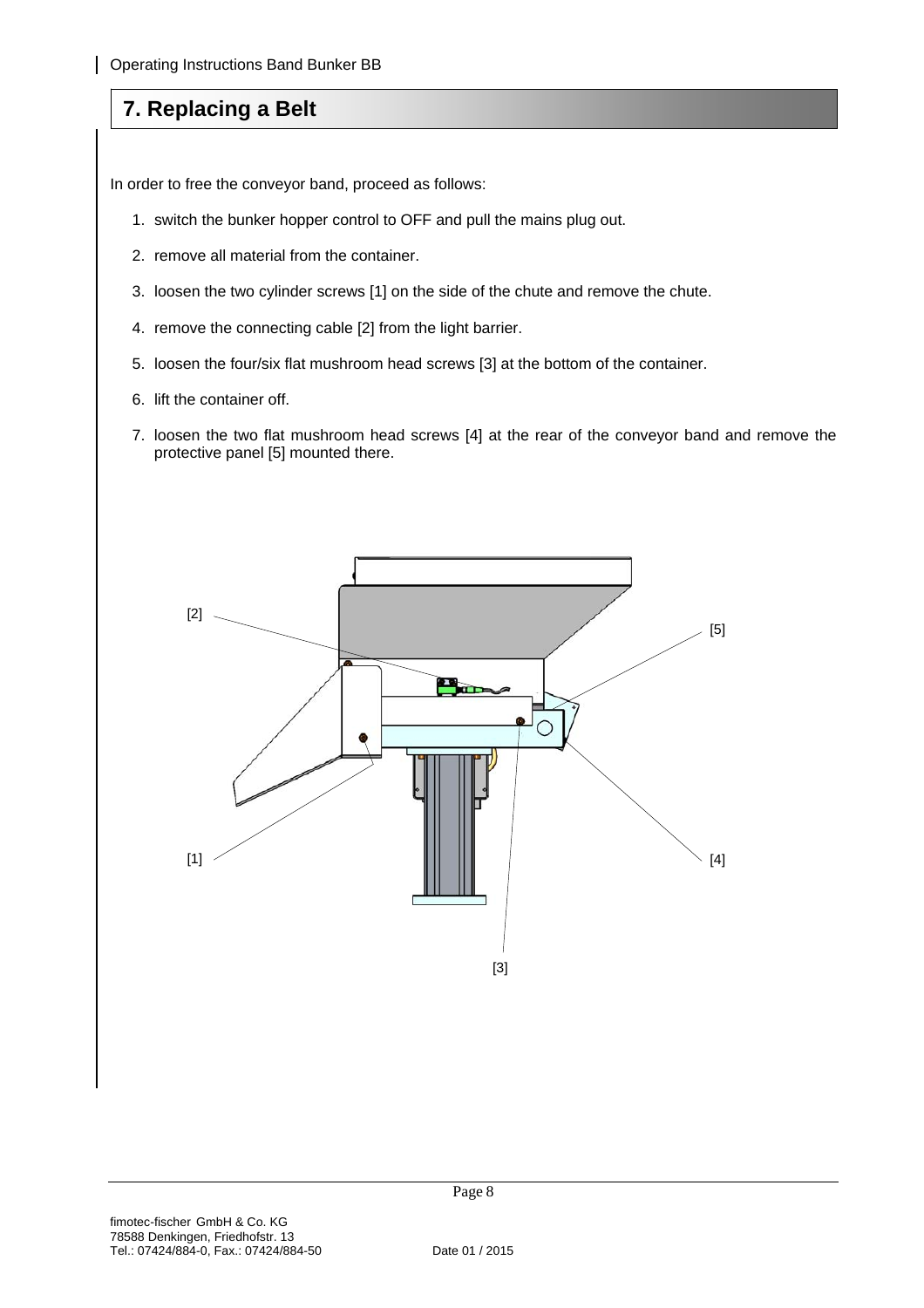### **7. Replacing a Belt**

After the conveyor band has been freed, proceed as follows:

- 1. release the tension from the belt by loosening the two set screws at the front of the conveyor band.
- 2. remove set screw [1] on the carrier side (opposite the motor side).
- 3. remove the three cylinder screws [2] in the carrier [3] and carefully remove it.
- 4. now replace the belt [4].
- 5. ensure that after changing the belt the adjusting washers are correctly located (between the bearing and the serrated shaft on the driving axis, and between the bearing and carrier on the return axis).
- 6. replace the carrier and position it correctly with the aid of the two half length taper-grooved dowel pins [5].
- 7. screw the three cylinder screws into the carrier.
- 8. replace the carrier side set screw.
- 9. tension the belt by drawing the return axis in the direction of conveyor movement by screwing in the two set screws.
- 10. the belt has the correct tension when the return axis is nearly in the centre of the carrier or drive carrier elongated hole and doesn´t slide.
- 11. ensure that the belt is evenly tense on both sides and correct this if necessary.



Re-assemble the band bunker in reverse order.

#### *NOTE:*

Before re-starting the band band bunker, check the motion of the belt. If it runs away from the centre, turn the set screw to the side against which the belt runs so far until an even run is set. Take care when doing this not to over-tighten the belt. If this is the case, correct the running by unscrewing the opposite set screw.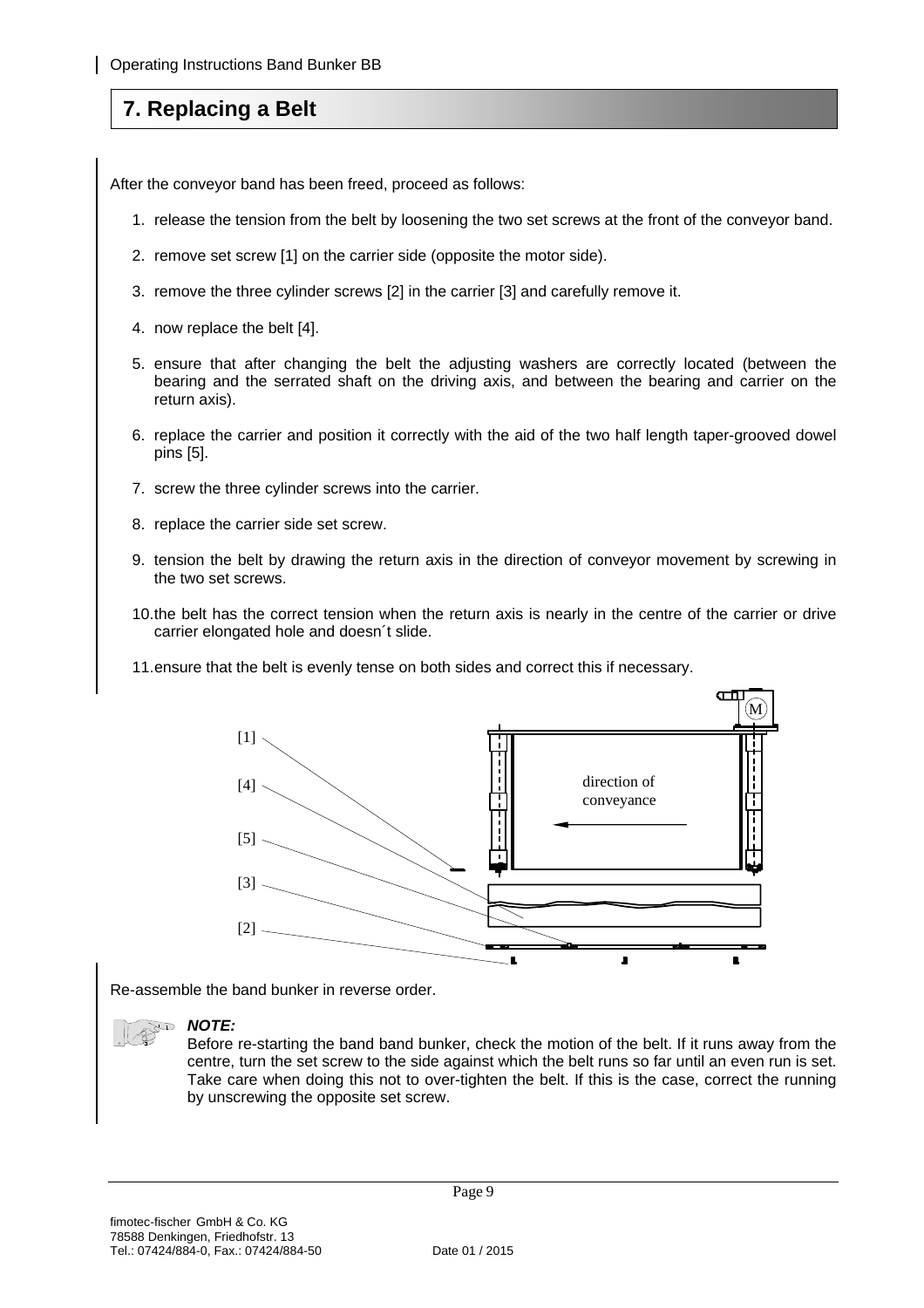### **8. Malfunctioning**



#### *WARNING!*

Only a skilled electrican may open the hopper control. Before opening the unit must be disconnected from the power supply.

| Malfunction                                     | Possible cause                      | Remedy                                                                         |
|-------------------------------------------------|-------------------------------------|--------------------------------------------------------------------------------|
| band bunker conveyor<br>band does not start     | no voltage supply                   | plug in mains plug                                                             |
| despite lack of parts in the<br>discarge device | hopper control switched OFF         | set hopper control to ON                                                       |
|                                                 | no voltage supply to the motor      | check that motor mains<br>plug is correctly inserted                           |
|                                                 | conveyor band motor defective       | replace motor                                                                  |
|                                                 | level detector not connected        | connect level detector                                                         |
|                                                 | level detector not correctly set    | adjust level detector                                                          |
|                                                 | level detector defective            | replace level detector                                                         |
| bulk material in container                      | insufficient tension of the belt    | adjust tension                                                                 |
| is not being transported                        | drive pins defective                | replace drive pins                                                             |
| lack of parts in container<br>is not displayed  | light boreholes in container soiled | carefully clean boreholes                                                      |
|                                                 | light barrier soiled                | clean light barrier                                                            |
|                                                 | voltage supply (24 V) interrupted   | check that plugs to light<br>barrier and signal lamp are<br>correctly inserted |
|                                                 | light barrier defective             | check transmitter and<br>receiver and replace if<br>necessary                  |
|                                                 | signal lamp defective               | check bulb in signal lamp<br>and replace if necessary                          |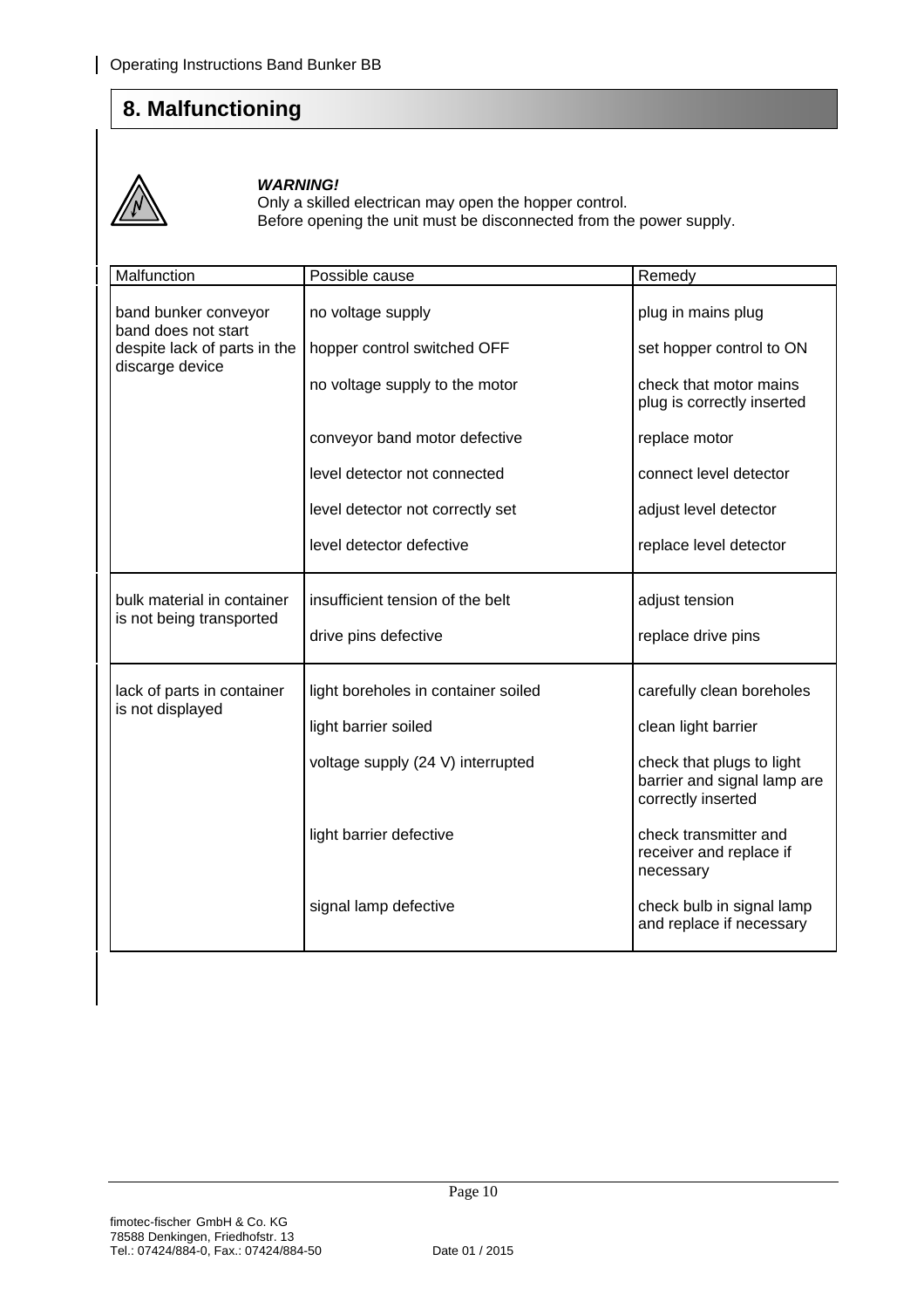## **8. Malfunctioning**

| Malfunction                                                          | Possible cause                                                                                                                        | Remedy                                                                                            |
|----------------------------------------------------------------------|---------------------------------------------------------------------------------------------------------------------------------------|---------------------------------------------------------------------------------------------------|
| too many workpieces are<br>being conveyed to the<br>discharge device | dosing tab worn or damaged<br>dosing tab support too high                                                                             | replace dosing tab<br>set support so that it is<br>lower                                          |
| too few workpieces are<br>being conveyed to the<br>discharge device  | workpieces wedged in container (building<br>bridges)<br>fluting in conveyor belt defective or torn away<br>dosing tab support too low | use conveyor belt with<br>fluting<br>replace conveyor belt<br>set support so that it is<br>higher |
| workpieces are left in the<br>chute                                  | chute set too flat<br>too much friction on surface of chute                                                                           | set chute so that it is<br>steeper<br>change surface covering                                     |
| workpieces slide too<br>quickly into the discharge<br>device         | chute too steeply set                                                                                                                 | set chute so that it is flatter                                                                   |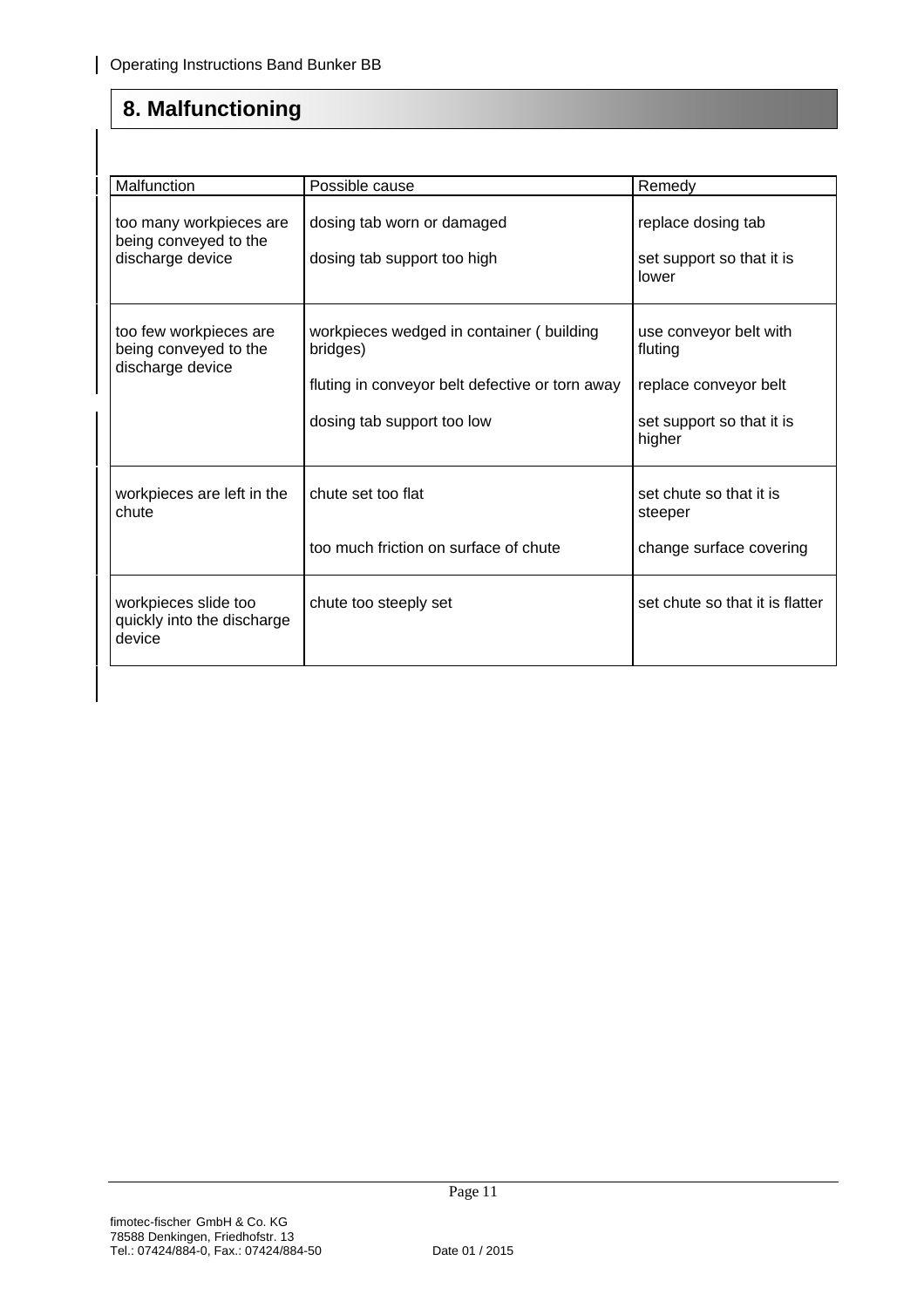### **9. Accessoires**

#### **9.1 Mechanical accessories**

The band bunker can be equipped with one (BB 150 - 300) or two (BB 460) **Stands**, which provide a stable connection between the unit and its foundation. Here the band bunker is fixed in a horizontal position.

If it is necessary to adjust the inclination of the band bunker we can offer an **adjusting device** for use with a suitable stand.

#### **9.2 Electronic accessories**

In order to prevent the band bunker unit running empty, it can be fitted with a **bunker level control**. This consists of a light barrier which is mounted on the side under the container and a signal lamp gives the operator in good time an optical and / or acoustic signal that there is a lack of pieces in the container.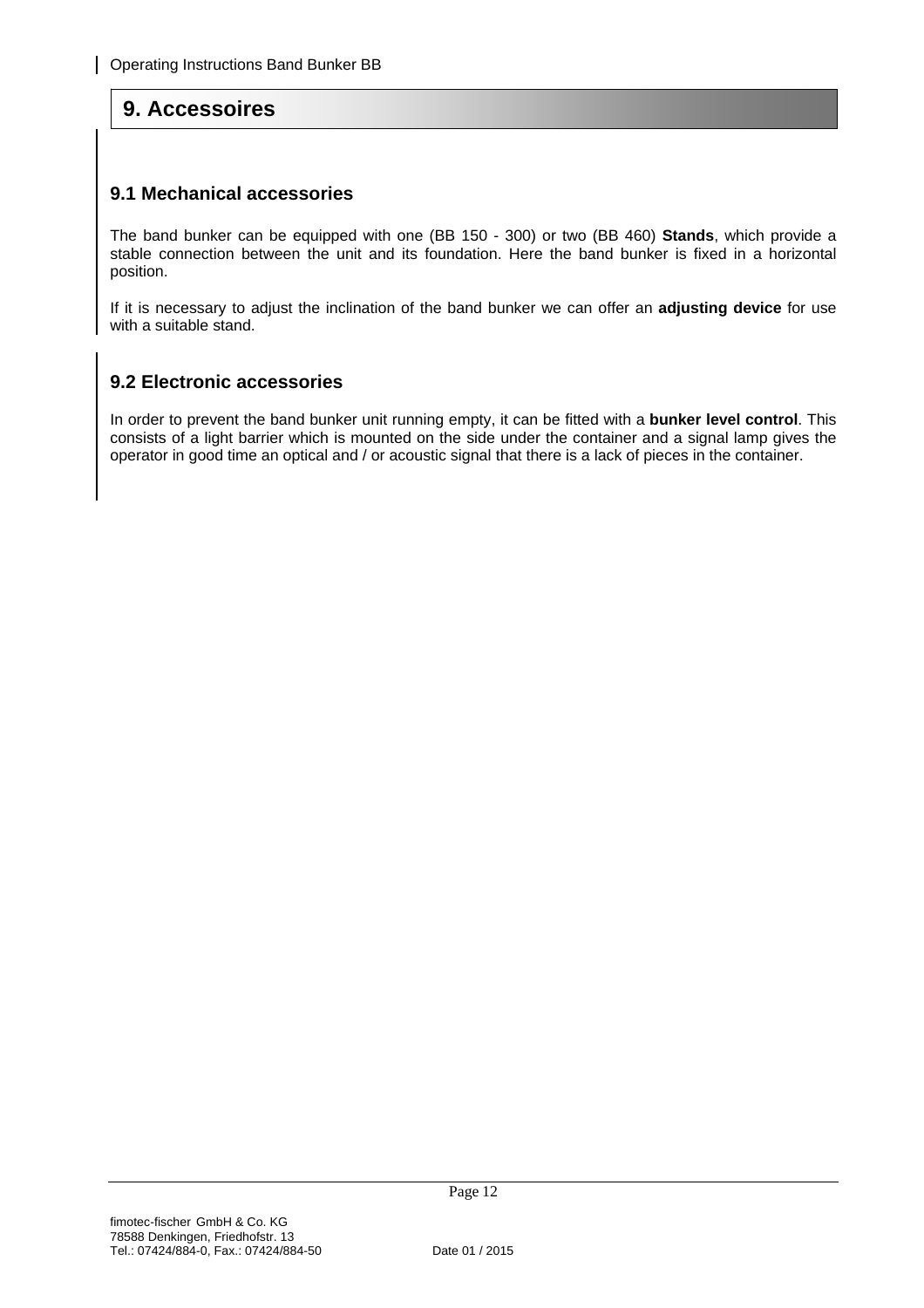### **10. Spare Parts**

For the models described in this operating instruction, the following components are available:

- dosing tab, PVC
- driving pin
- deep groove ball bearing 6001.2 RSR (Ø12 x Ø28 x 8)
- deep groove ball bearing 61805-2 RS 1 (Ø25 x Ø37 x 7)
- conveyor belt (flat or fluted)
- spur wheel back-geared motor FFM 90.1000.06 (230 V) / FFM 90.1000.07 (115 V)
- light barrier type LS-05 transmitter: FFM 90.1125.25 receiver: FFM 90.1125.26
- level detector NF-02

In order to guarantee a quick and correct processing of your order, please always indicate the type of unit (see type plate) and the year of production of your band bunker unit, the necessary number of pieces and the exact designation of the spare part.